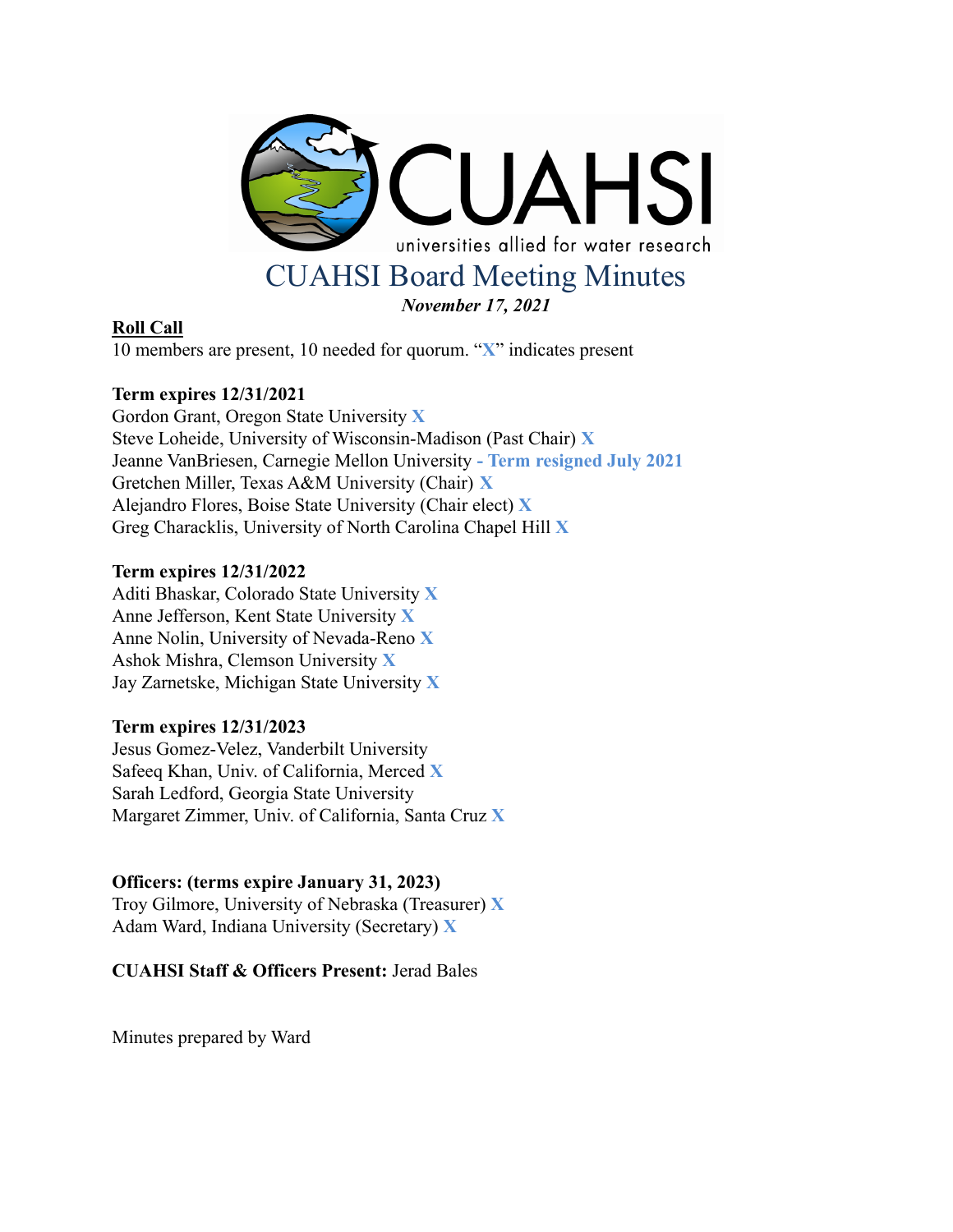# 14:00 EDT Call to Order

- 1. Executive Director's report
	- a. Bales forwarded a written report prior to the meeting including several brief informational items:
		- Bales reported that the membership report has gone to production.
		- The membership meeting packet was sent out last week. Bales has received feedback from several Members who wanted to change Representatives.
		- CUAHSI going to AGU; Deanna/Martin/Clara/Lisa/Tony/Jerad/Julia
		- Webinar series The Critical Zone seminar series is ending; with the next series focused on hydroconnectivity beginning.
		- Bales reported on progress across the following areas of effort:
			- 1. Good progress on HIS modernization we now have a proposed solution for streaming sensor data directly into HIS. Contractor developed a will/should/could/won't document on various changes to HIS>
			- 2. Good progress on Web site refresh content and layout complete; now just programming to build.
			- 3. Good progress on NOAA proposal Center for Research to Operations in Hydrology (CIROH) led by Univ of AL
		- Contacted by USGS about helping engage the community inn funding for research and training to support the USGS mission.
		- Kristin Raub continuing to work for NEU part-time.
		- Geophysics center- note call for information, which could be an indication of a RFP, which might have some relevance to CUAHSI.
		- CUAHSI is joining <https://societiesconsortium.com/>. Societies Consortium on Sexual Harassment in STEMM- \$2,500 / year. He noted this will provide useful resources and practices for the organization. This primarily provides access to CUAHSI Staff, and model codes of conduct and procedures that CUAHSI can use as a basis for community events and programs.
		- Grants to students. Bales reflected on the challenge that reimbursement could be a barrier for some participants (i.e., students have to spend their own funds up front.). Bales is considering approaches to reduce this potential friction.
		- The [Internet of Water and CUAHSI](https://today.duke.edu/2021/11/new-infrastructure-bill-gives-duke-based-program-national-role?utm_source=ActiveCampaign&utm_medium=email&utm_content=Supporting+the+Press+Club%3A+The+Firewall+%2A+We+Have+a+%28Compromise%29+Budget+%28Proposal%29+%2A+Dontae+Sharpe+Pardoned&utm_campaign=Daily+11+16+21) received attention within the recent congressional infrastructure bill.
		- Bales expressed thanks to those who contributed to the newsletter on the occasion of CUAHSI's 20th anniversary.
- 2. Chair's report
	- a. Miller reported that the membership meeting notices and paperwork were circulated, and that ballots for voting on the Board elections, approval of minutes, and bylaws revisions.